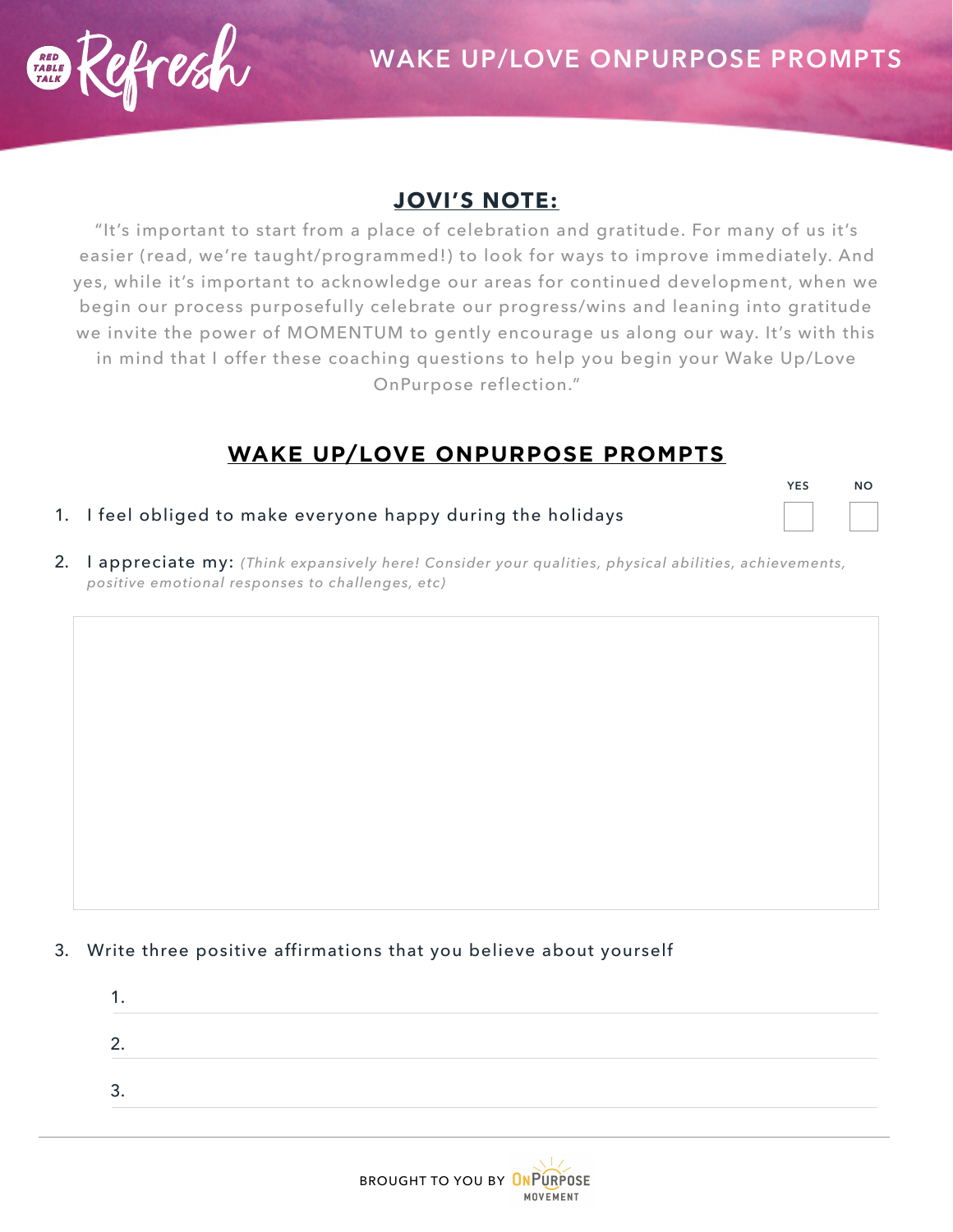

4. How have I shown my community love? What can I celebrate?

5. What relationships have grown and improved?

6. How have I shown love to communities that I inhabit? (family, church, friend circles, neighborhoods, affinity spaces etc)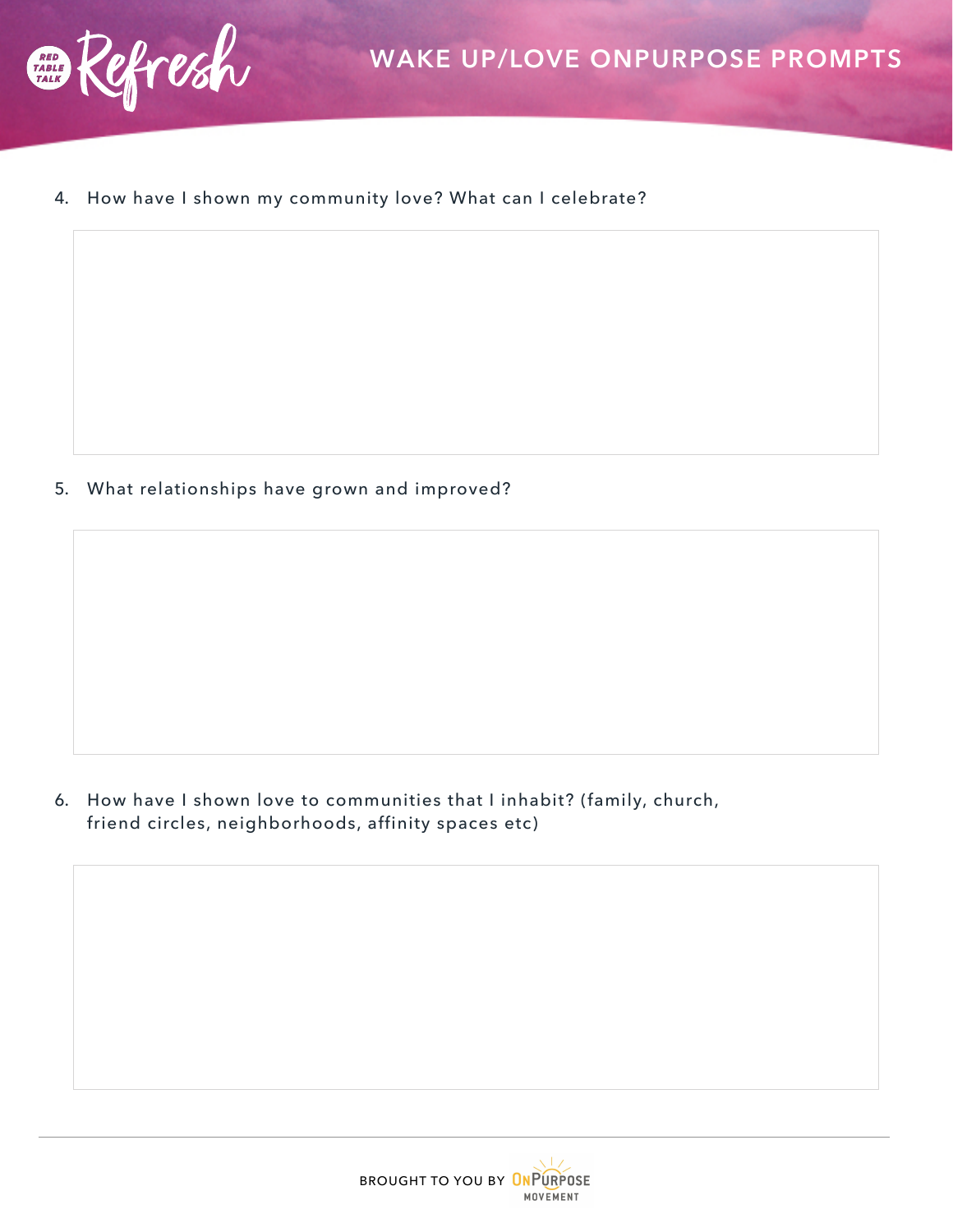

7. What does a healthy, meaningful relationship look, feel and sound like to me?

8. How have I edified the key relationships in my life? How have they edified me?

9. What spiritual practices, if any, have I honored to show myself love and care? What should I continue? What should I consider changing?